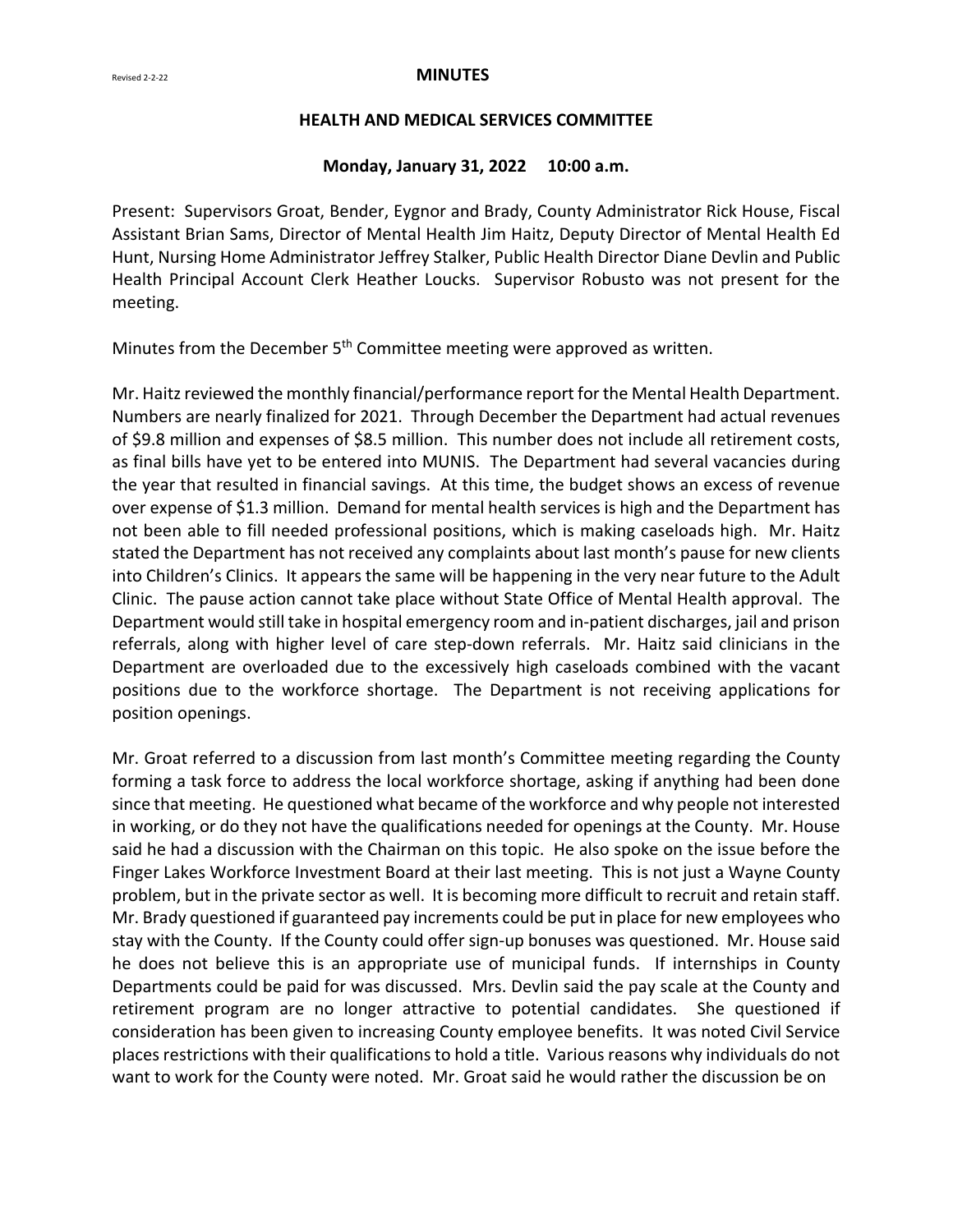## **PAGE 2**

getting individuals to work for the County. Mr. Stalker noted the State's staffing mandate is scheduled to go in place April  $1<sup>st</sup>$  for health care facilities. With current staffing, the County's Nursing Home would only be allowed to have 160 residents; if more than this number with current staffing, the Nursing Home would be fined \$2,000 a day by the State. All vacant positions at the Nursing Home remain in the budget and the Facility will hire as soon as eligible candidates apply. Mr. Stalker believes if more staff are hired more staff will be retained, as jobs are very demanding with current staff shortages. Mr. Groat said this is a critical matter that needs immediate attention and the County needs to work though the obstacles that have been placed before them.

The following transmittals were presented for the Mental Health Department:

--Authorization for the Chairman of the Board of Supervisors to sign renewal contracts with the following community providers for 2022 services: Association for the Blind and Visually Impaired, Council on Alcoholism and Addictions of the Finger Lakes, Catholic Family Center, and DePaul for a total amount of \$1,032,126. Approved 4-0.

--Authorization for the Chairman of the Board to sign a renewal contract with Independent Living for Seniors, Inc. for the provision of health care and other services. Approved 4-0.

--Authorization for the Chairman of the Board to sign an agreement and contract with the University of Rochester for the provision of participation in a psychiatric fellows program. The \$70,000 cost of this program is reimbursed through grant funding. Approved 4-0.

--Authorization to appoint Frank Robusto to the Community Services Board through December  $31<sup>st</sup>$  2025. Approved 4-0.

--Authorization to purchase a new clinical health care electronic medical records system from Ten-Eleven Group, LLC for a cost of \$1,250 per unit. Mr. Haitz noted the County has an existing contract with Ten-Eleven Group; however, needs to purchase more units than were approved in the original contract. There are funds within the budget to pay for this unanticipated expense. Approved 4-0.

--Authorization to pay Ten-Eleven Group, LLC \$36 for a license fee for current procedural terminology billing codes. The current contract the County has with Ten-Eleven Group does not include this cost. Approved 4-0.

Mr. Haitz updated Supervisors on psychiatric services offered at Newark-Wayne Community Hospital. When the pandemic began the hospital was approved by the State Department of Health to relocate their psychiatric in-patient unit to another facility and replace it with a medical COVID unit. Some psychiatric services were shifted to Clifton Springs Hospital. Mr. Haitz was recently made aware of how the former psychiatric unit has been repurposed including remodeling work done at Newark-Wayne Hospital to the area former psychiatric in-patient unit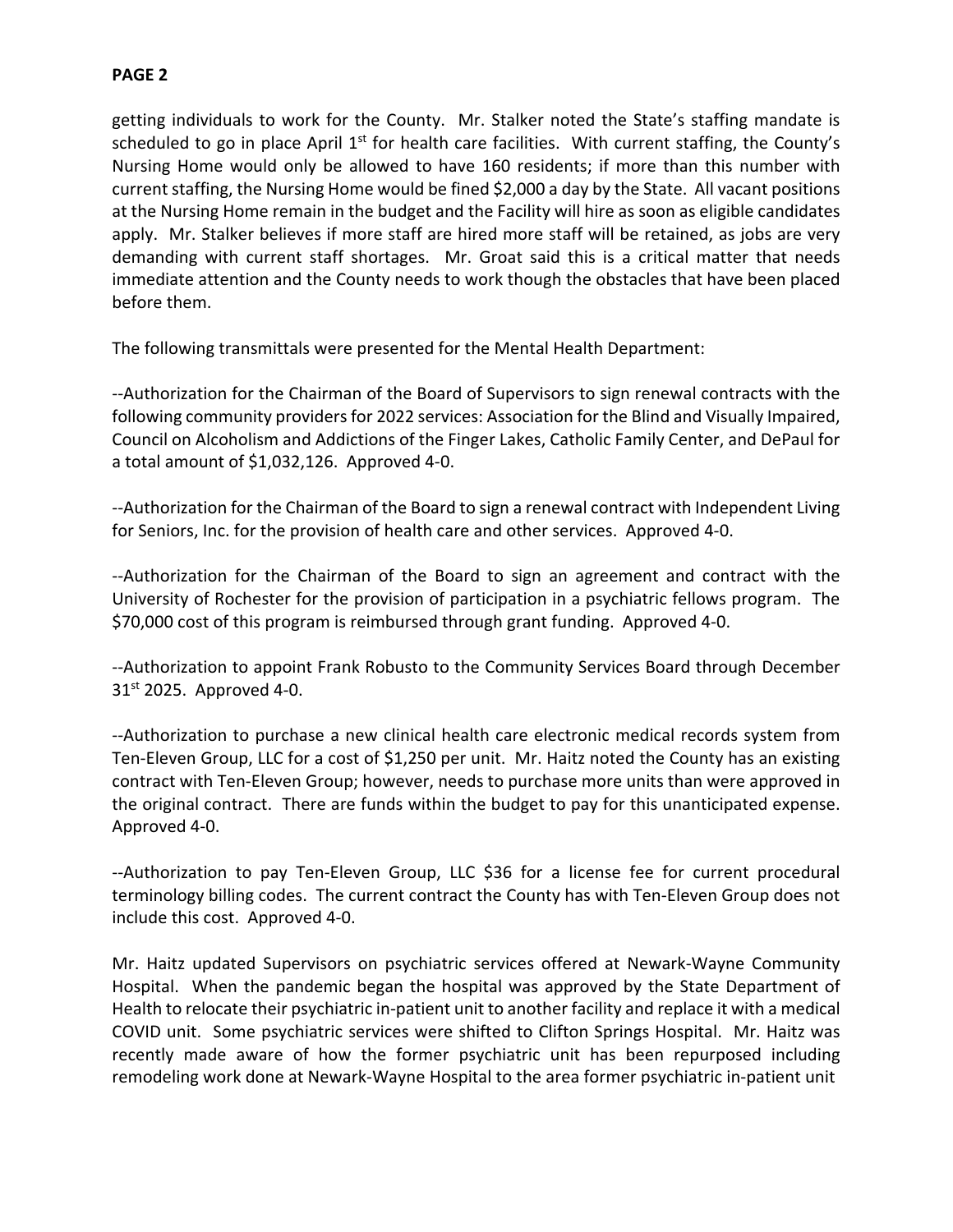# **PAGE 3**

for out-patient ambulatory services without notifying the Wayne County LGU (Local Government Unit) of Mental Health. Apparently the hospital made these changes several months ago and never informed the State or County. In addition, they had no authorization from the State Office of Mental Health Services or the State Department of Health to take this action that Mr. Haitz is aware of.

The monthly financial report for the Nursing Home was distributed with the agenda. As of December 31<sup>st</sup> 2021 the Nursing Home has an operating margin of 13.6% with IGT funds, with 411 days of cash on hand. The overall occupancy rate of the Facility was 89.8%, slightly lower than the previous year. In December the Nursing Home had 15 new admissions. The Medicare 5-Star Overall Rating is four, with two stars for staffing. At the end of 2021 there were 71 open positions at the Facility. The two-year retention rate at the Nursing Home is 64%. Mr. Stalker noted the State is requiring all health care workers receive their booster vaccination when they are eligible for it; he believes this may cause additional staff to resign.

Mr. Stalker presented a transmittal requesting authorization for the Chairman of the Board to sign a proposal for Daikin Applied to rebuild and upgrade the chiller as budgeted, and for Daikin Applied to utilize subcontractors for work required to complete the project at the Nursing Home for a cost of \$57,845. Approved 4-0.

The following transmittals were presented for the Public Health Department:

--Authorization for the Chairman of the Board to certify and the Public Health Director to submit the 2022 Public Health State Aid application. Approved 4-0.

--Authorization to submit the Pre-K Annual Administrative Cost Incurred Report and for the Chairman of the Board to sign the document. Approved 4-0.

The Committee was updated on COVID activity since the last meeting. The 7-day positivity rate in Wayne County is over 16%. The Finger Lakes Region has a higher 7-day positivity rate than the overall State. Through the end of 2021 Wayne County had 19,016 positive cases of COVID and 131 COVID related deaths. The Finger Lakes Regional has about 700 individuals in the hospital; the number is down slightly from last month. With participation in the Wednesday walk-in clinics at Public Health declining, the hours have been reduced to 3:00 p.m. – 5:00 p.m. The clinic offers immune compromised persons an additional dose of the vaccination and boosters and vaccinations for anyone eligible over the age of 18. The Department is promoting vaccinations for children 5-11. Wayne County has an adult complete vaccination rate of 63%.

Ms. Loucks presented a financial update. Final overtime for 2021 was \$176,614; the majority of overtime costs are grant funded. Overtime was increased in the 2022 budget. The status for COVID-19 grant funding in the Department was reviewed. 100% of both COVID-19 emergency funds and COVID/FLU response funds have been expended. The Public Health Department was notified their COVID-19 ELC funding that allows for additional staff and many COVID costs has had its maximum reimbursable amount increased by \$1 million, allowing the contract to be